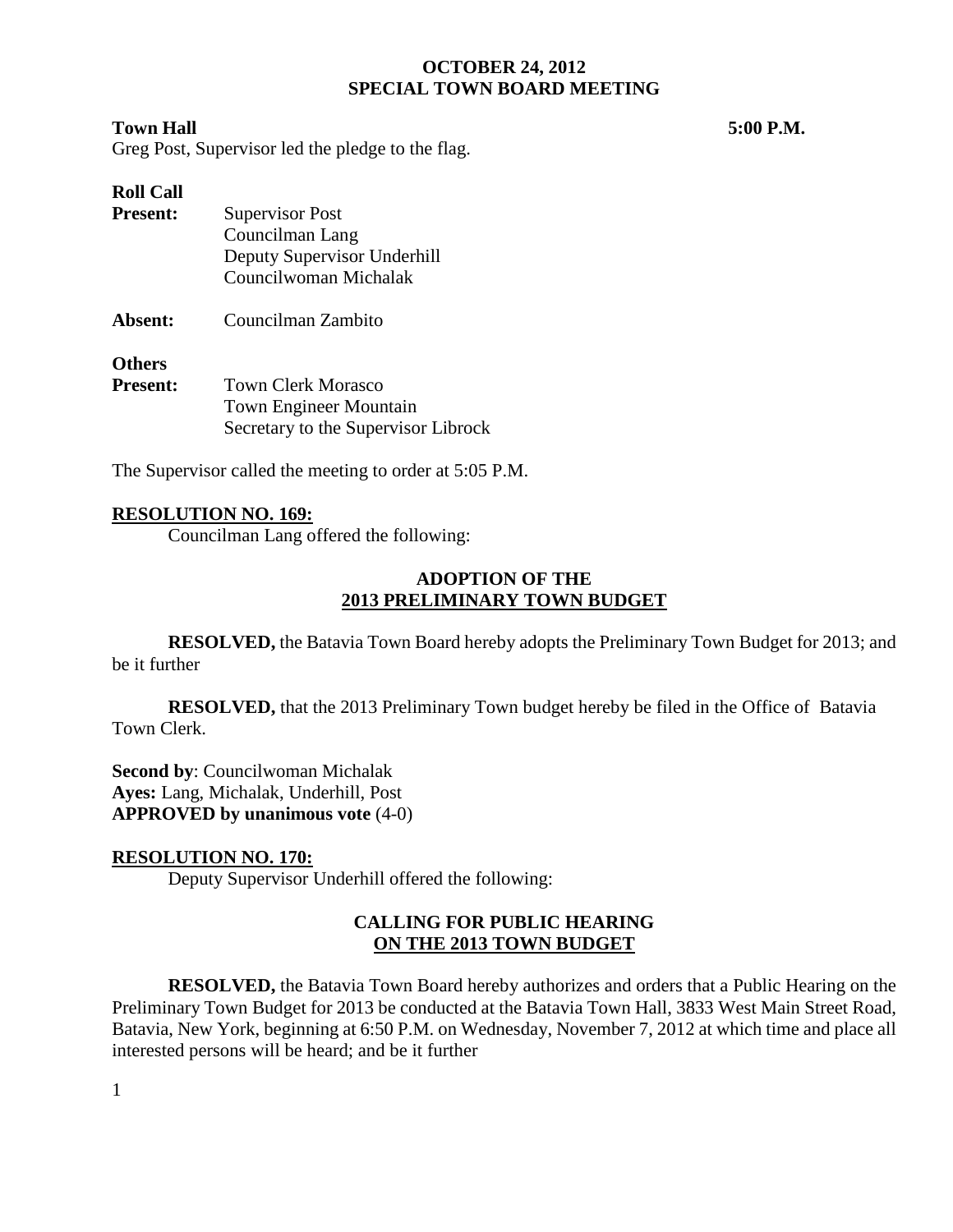**RESOLVED,** that the Town Clerk is hereby authorized and directed to publish such public notice of the subject Public Hearing as required by law.

**Second by: Councilman Lang Ayes:** Underhill, Lang, Michalak, Post **APPROVED by unanimous vote** (4-0)

### **NOTICE OF PUBLIC HEARING ON THE 2013 TOWN BUDGET**

**PUBLIC NOTICE IS HEREBY GIVEN** that the Preliminary Budget of the Town of Batavia for fiscal year 2013 has been completed and filed in the Office of the Town Clerk of the Town of Batavia, where it is available for public inspection during regular business hours.

Notice is also given that the Town Board of the Town of Batavia will hold a Public Hearing on the Preliminary Budget at the Batavia Town Hall, 3833 West Main Street Road, Batavia, New York beginning at 6:50 P.M. on Wednesday, November 7, 2012 at which time and place any person will be heard in favor of or in opposition to any item or items contained therein.

#### **Public Official Salaries are as follows:**

| Supervisor                    | \$30,000.00 |
|-------------------------------|-------------|
| Deputy Supervisor             | \$15,000.00 |
| Councilman (3)                | \$10,000.00 |
| Town Clerk/Tax Collector      | \$57,078.00 |
| <b>Highway Superintendent</b> | \$16,058.00 |
| Town Justice (2)              | \$23,390.00 |
|                               | \$23,562.00 |
|                               |             |

The foregoing by order of the Batavia Town Board.

**Dated:** October 24, 2012 Teressa M. Morasco

Batavia Town Clerk

#### **RESOLUTION NO. 171:**

Supervisor Post offered the following:

# **TRAINING WORKSHOP**

**RESOLVED,** the Batavia Town Board hereby authorizes the following personnel to attend training workshops:

Sarah Sauka and Melissa Mason- Town Court Clerks Fall District Training Friday, November 9,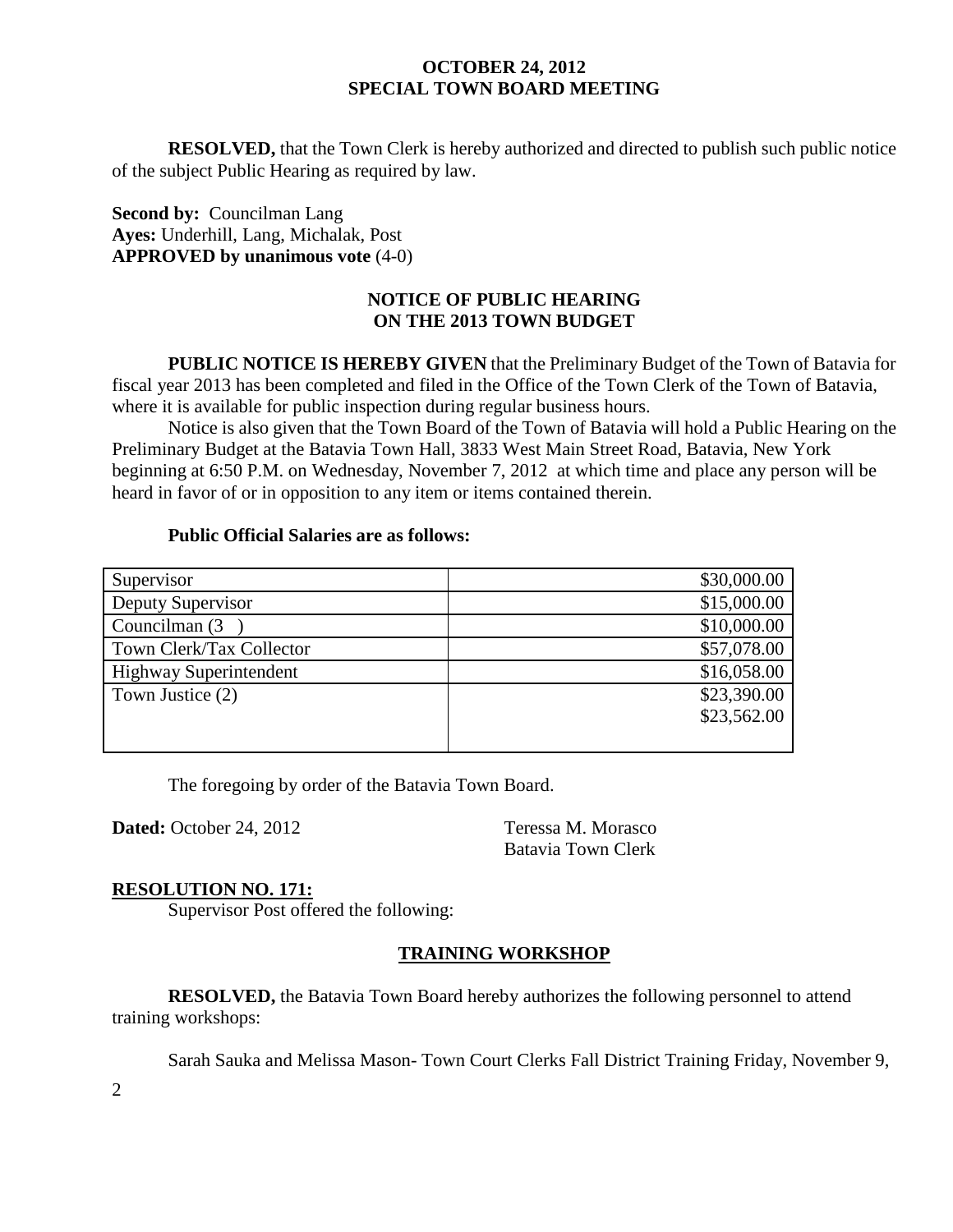2012- no cost for the training workshop- A Town Vehicle will be used

Donna Morrill and Gary Diegelman - G/FLRPC Workshop November 16, 2012 at a cost of \$60.00/each.

**Second by: Deputy Supervisor Underhill Ayes:** Post, Underhill, Michalak, Lang **APPROVED by unanimous vote** (4-0)

**SUSPEND THE RULES**-Motion Councilwoman Michalak, second Deputy Supervisor Underhill to suspend the rules to introduce an additional resolution. **Ayes:** Michalak, Underhill, Lang, Post **MOTION CARRIED by unanimous vote** (4-0)

### **RESOLUTION NO. 172:**

Councilwoman Michalak offered the following:

# **RESOLUTION TO APPROVE A TEMPORARY ROADWAY EASEMENT**

### **WITH DONALD L. AND PATRICIA S. PARTRIDGE**

**WHEREAS**, the Town of Batavia and sub recipient, Genesee Gateway Local Development Corporation has received a grant from the Office of Community Renewal to build an emergency access roadway for the Genesee Valley Agri-Business Park, and

**WHEREAS**, Donald L. and Patricia S. Partridge own three small parcels of land where a part of this roadway will be constructed, and

**WHEREAS**, the Partridges intend to donate these parcels to the Genesee County Local Development Corporation, to be held by this Corporation until the roadway is dedicated, and

**WHEREAS**, the Town needs a temporary easement to begin its installation and construction of this emergency access roadway.

**NOW, THEREFORE, BE IT RESOLVED** by the Town Board of the Town of Batavia, New York, that a Temporary Roadway Easement to be granted by Donald L. and Patricia S. Partridge to the Town of Batavia, a copy of which is made a part of the Town Board Minutes, is hereby approved and accepted with regard to the parcels of land set forth in this Easement, and the Supervisor is hereby authorized to execute on behalf of the Town of Batavia any documents necessary to record this Temporary Roadway Easement.

3 **Second by: Councilman Lang Ayes:** Michalak, Lang, Underhill, Post **APPROVED by unanimous vote** (4-0)